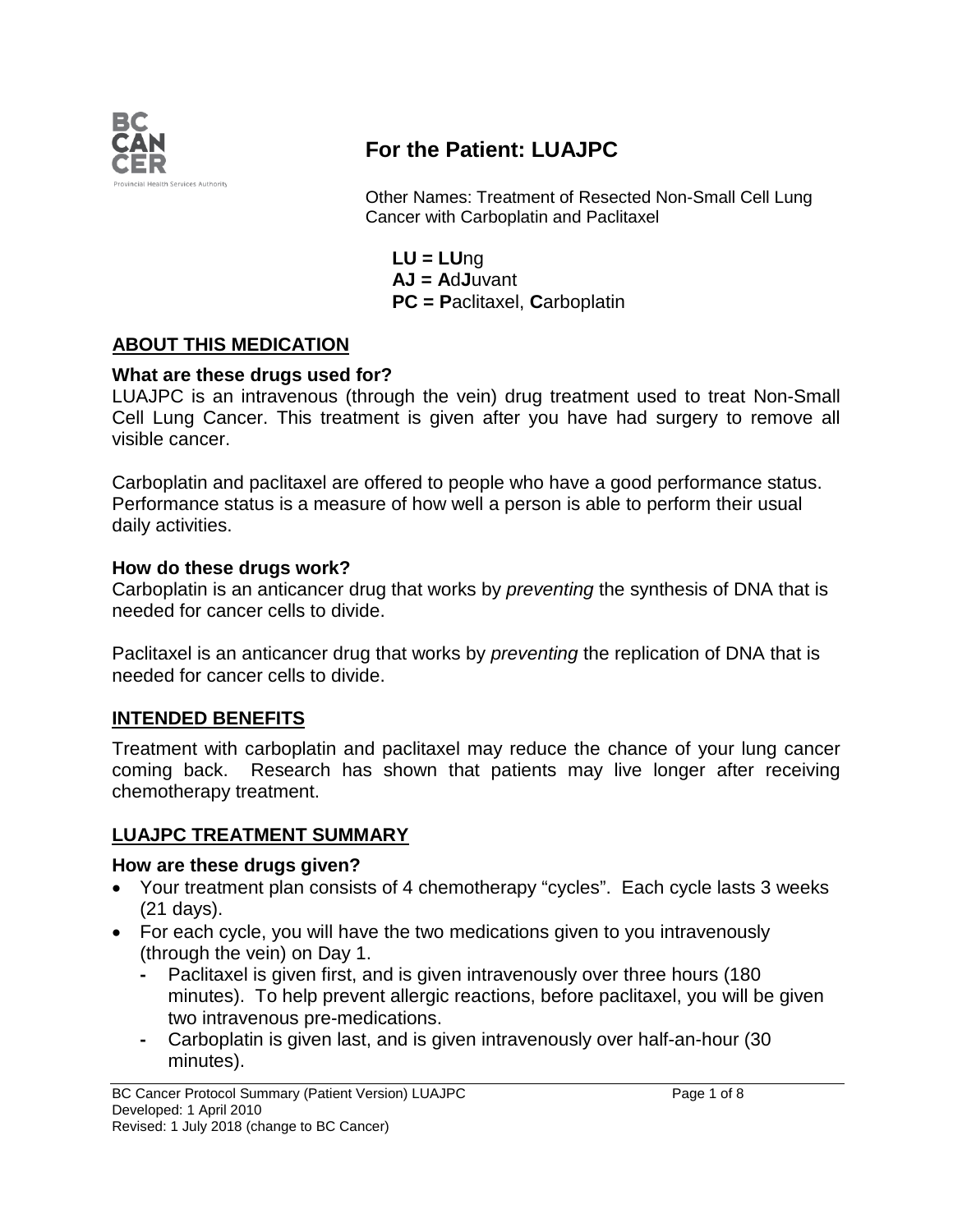### **What will happen when I get my drugs?**

- A blood test is done within one month of starting treatment.
- A blood test is also done before Day 1 of each cycle.
- The dose and timing of your chemotherapy may be changed based on your blood test results and/or other side effects.
- Your very first treatment will take longer than other treatments because a nurse will be reviewing the possible side effects of your chemotherapy plan and will discuss with you how to manage them. *It is a good idea to bring someone with you to your first chemotherapy appointment.*
- You will be given a prescription for anti-nausea medications (to be filled at your regular pharmacy). Please bring your anti-nausea medications with you for each treatment. Your nurse will tell you when to take the anti-nausea medication.
- You also need to take your anti-nausea drugs at home after therapy. It is easier to prevent nausea than to treat it once it happens, so follow directions closely.

# **LUAJPC TREATMENT PROTOCOL**

#### **Start Date: \_\_\_\_\_\_\_\_\_\_\_\_\_\_\_\_\_\_\_\_\_\_\_\_\_\_\_\_**

**Cycle 1:**

| Day 1             | Day 2     | Day 3     | Day 4     | Day 5     | Day 6         | Day 7     |
|-------------------|-----------|-----------|-----------|-----------|---------------|-----------|
| <b>Blood Test</b> | No        | No        | <b>No</b> | <b>No</b> | <b>No</b>     | <b>No</b> |
| Premedications,   | chemo     | chemo     | chemo     | chemo     | chemo         | chemo     |
| Paclitaxel,       |           |           |           |           |               |           |
| Carboplatin       |           |           |           |           |               |           |
| Day 8             | Day 9     | Day 10    | Day 11    | Day 12    | Day 13        | Day 14    |
| <b>No</b>         | No        | <b>No</b> | <b>No</b> | <b>No</b> | <b>No</b>     | <b>No</b> |
| chemo             | chemo     | chemo     | chemo     | chemo     | chemo         | chemo     |
| Day 15            | Day 16    | Day 17    | Day 18    | Day 19    | <b>Day 20</b> | Day 21    |
| <b>No</b>         | <b>No</b> | <b>No</b> | No        | <b>No</b> | <b>No</b>     | <b>No</b> |
| Chemo             | chemo     | chemo     | chemo     | chemo     | chemo         | chemo     |

**This 21-day cycle will repeat 3 more times**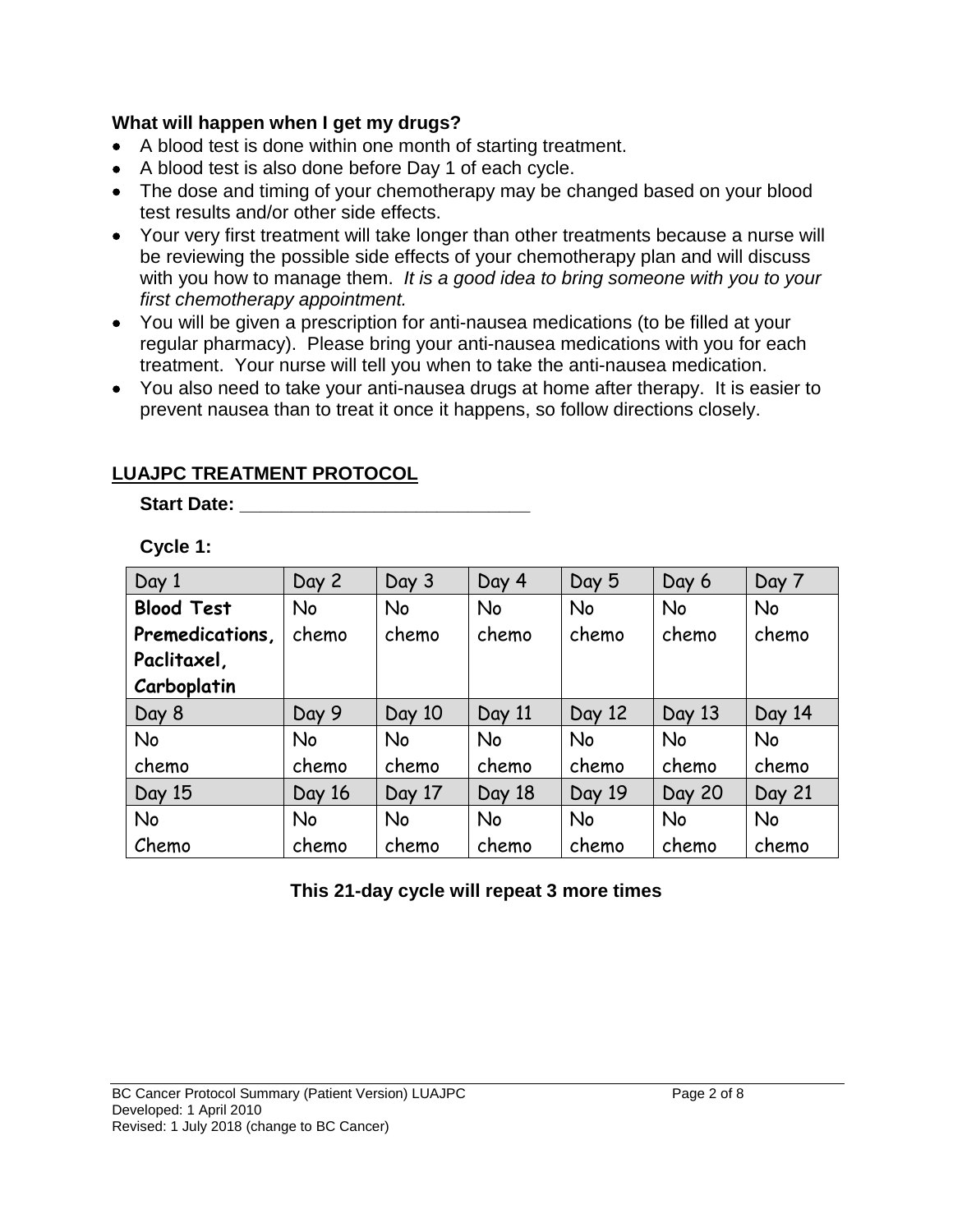# **CHEMOTHERAPY SIDE EFFECTS AND MANAGEMENT**

# **Are there any risks?**

• Unexpected and unlikely side effects can occur with any drug treatment. The ones listed below are particularly important for you to be aware of.

| <b>SERIOUS SIDE EFFECTS</b>                                                                                                                                                                                                                                                                                                     | How common  | <b>MANAGEMENT</b>                                                                                                                                                                                                                                                                                                                                                                                                                                                                                                                                                                                                                  |
|---------------------------------------------------------------------------------------------------------------------------------------------------------------------------------------------------------------------------------------------------------------------------------------------------------------------------------|-------------|------------------------------------------------------------------------------------------------------------------------------------------------------------------------------------------------------------------------------------------------------------------------------------------------------------------------------------------------------------------------------------------------------------------------------------------------------------------------------------------------------------------------------------------------------------------------------------------------------------------------------------|
|                                                                                                                                                                                                                                                                                                                                 | is it?      |                                                                                                                                                                                                                                                                                                                                                                                                                                                                                                                                                                                                                                    |
| Your white blood cells may<br>decrease 8-11 days after your<br>treatment. They usually return<br>to normal by 5 weeks after<br>your last treatment. White<br>blood cells protect your body<br>by fighting bacteria (germs)<br>that cause infection. When<br>they are low, you are at<br>greater risk of having an<br>infection. | Very Common | To help prevent infection:<br>Wash your hands often and always after using the bathroom.<br>Take care of your skin and mouth by gently washing regularly.<br>Avoid crowds and people who are sick.<br>Call your doctor <i>immediately</i> at the first sign of an <i>infection</i> such<br>as fever (over 100°F or 38°C by an oral thermometer), chills,<br>cough or burning when you pass urine.                                                                                                                                                                                                                                  |
| Your platelets may decrease<br>8-11 days after your treatment<br>They usually return to normal<br>by 5 weeks after your last<br>treatment. Platelets help to<br>make your blood clot when you<br>hurt yourself. You may bruise<br>or bleed more easily than<br>usual.                                                           | Very Common | To help prevent bleeding problems:<br>Try not to bruise, cut or burn yourself.<br>Clean your nose by blowing gently, do not pick your nose.<br>Avoid constipation.<br>Brush your teeth gently with a soft toothbrush as your gums may<br>bleed more easily.<br>Some medications such as ASA (e.g., ASPIRIN®) or ibuprofen (e.g.,<br>ADVIL®) may increase your risk of bleeding.<br>Do not stop taking any medication that has been prescribed to you<br>by your doctor (e.g., ASA for your heart).<br>For minor pain, try acetaminophen (e.g., TYLENOL®) first, but<br>$\bullet$<br>occasional use of ibuprofen may be acceptable. |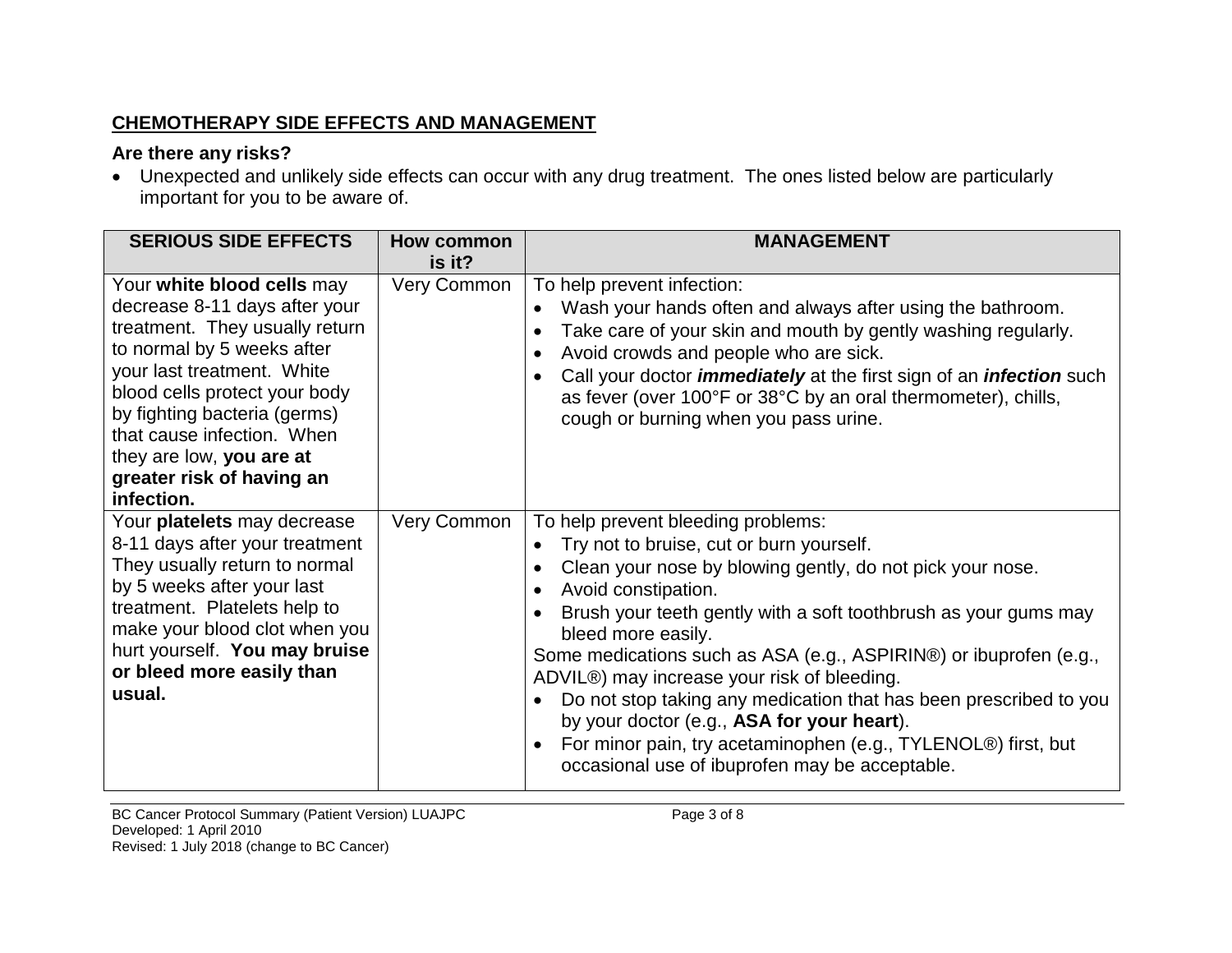| <b>SERIOUS SIDE EFFECTS</b>                                                                                                                                                                                                                             | How common<br>$is$ it? | <b>MANAGEMENT</b>                                                                                                                                                                                                                                                                                                                                                                                                                                                        |
|---------------------------------------------------------------------------------------------------------------------------------------------------------------------------------------------------------------------------------------------------------|------------------------|--------------------------------------------------------------------------------------------------------------------------------------------------------------------------------------------------------------------------------------------------------------------------------------------------------------------------------------------------------------------------------------------------------------------------------------------------------------------------|
| <b>Allergic reactions to</b><br>paclitaxel often occur. Signs<br>of an allergic reaction include<br>flushing, rash, itching, swelling<br>and breathing problems.<br>These allergic reactions most<br>often occur during the first<br>hour of treatment. | Common                 | Dexamethasone is used to prevent allergic reactions. You will be<br>$\bullet$<br>given Dexamethasone before you receive Paclitaxel.<br>• You will also be given other drugs to help prevent an allergic<br>reaction. One may make you drowsy.<br>• Your nurse will monitor you for any signs that you may be<br>developing an allergic reaction while receiving Paclitaxel.<br>Tell your nurse or doctor <i>immediately</i> if you notice any of the<br>listed symptoms. |
| Paclitaxel contains alcohol<br>and may cause drowsiness.                                                                                                                                                                                                | Common                 | Do not drive a car or operate machinery soon after treatment.<br>$\bullet$                                                                                                                                                                                                                                                                                                                                                                                               |
| Paclitaxel burns if it leaks<br>under the skin.                                                                                                                                                                                                         | Very rare              | Tell your nurse <i>immediately</i> if you feel pain, burning, stinging, or any<br>other change while the drug is being given.                                                                                                                                                                                                                                                                                                                                            |

| <b>OTHER SIDE EFFECTS</b>                                                                                                                                                                                                                                                                                                                                   | <b>How Common</b><br>Is It? | <b>MANAGEMENT</b>                                                                                                                                                                                                                                                                                                                                                                                                                                                                                                                          |
|-------------------------------------------------------------------------------------------------------------------------------------------------------------------------------------------------------------------------------------------------------------------------------------------------------------------------------------------------------------|-----------------------------|--------------------------------------------------------------------------------------------------------------------------------------------------------------------------------------------------------------------------------------------------------------------------------------------------------------------------------------------------------------------------------------------------------------------------------------------------------------------------------------------------------------------------------------------|
| Hair loss is common and may<br>begin within a few days or<br>weeks of treatment. Your hair<br>may thin or you may become<br>totally bald. Your scalp may<br>feel tender. You may lose hair<br>on your face and body. Your<br>hair will grow back once your<br>treatments are over and<br>sometimes between<br>treatments. Colour and texture<br>may change. | Very Common                 | Use a gentle shampoo and soft brush.<br>$\bullet$<br>Care should be taken with use of hair spray, bleaches, dyes and<br>$\bullet$<br>perms.<br>Protect your scalp with a hat, scarf or wig in cold weather. Some<br>$\bullet$<br>extended health plans will pay part of the cost of a wig.<br>Cover your head or apply sunblock on sunny days.<br>$\bullet$<br>Apply mineral oil to your scalp to reduce itching.<br>If you lose your eyelashes and eyebrows, protect your eyes from<br>dust and grit with a broad-rimmed hat and glasses. |

BC Cancer Protocol Summary (Patient Version) LUAJPC Page 4 of 8 Developed: 1 April 2010 Revised: 1 July 2018 (change to BC Cancer)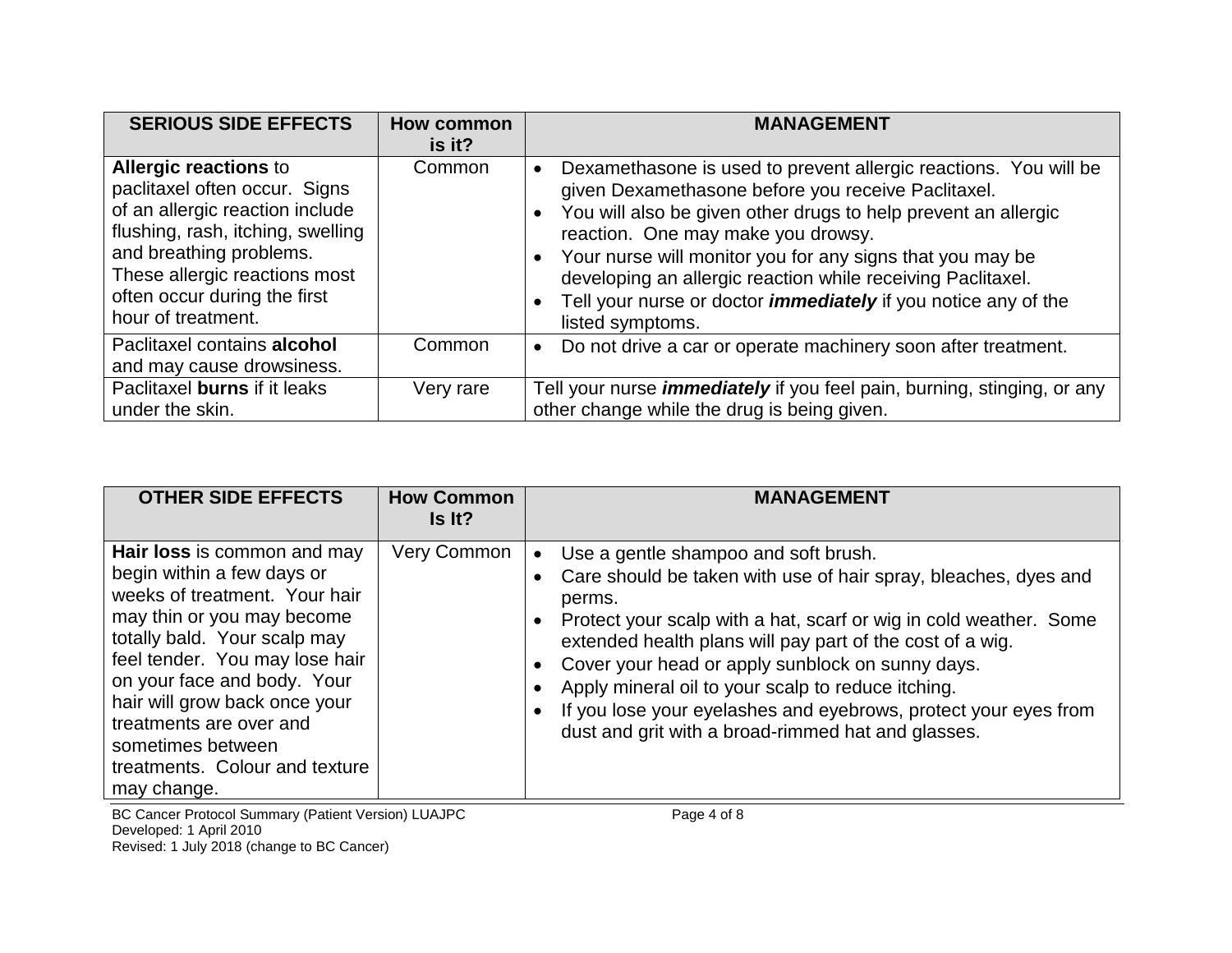| <b>OTHER SIDE EFFECTS</b>                                                                                                                                                        | <b>How Common</b><br>Is It? | <b>MANAGEMENT</b>                                                                                                                                                                                                                                                                                                               |
|----------------------------------------------------------------------------------------------------------------------------------------------------------------------------------|-----------------------------|---------------------------------------------------------------------------------------------------------------------------------------------------------------------------------------------------------------------------------------------------------------------------------------------------------------------------------|
| Nausea and vomiting may<br>occur after your treatment and<br>may last for 24 hours.                                                                                              | Common                      | You will be given a prescription for anti-nausea drug(s) to take before<br>your chemotherapy treatment and/or at home. It is easier to prevent<br>nausea than to treat it once it has happened, so follow directions<br>closely.<br>Eat and drink often in small amounts.<br>Try the ideas in "Food Choices to Control Nausea". |
| Numbness or tingling of the<br>fingers or toes may occur.<br>This almost always returns to<br>normal, slowly, once your<br>treatments are over. This may<br>take several months. | Common                      | Be careful when handling items that are sharp, hot or cold.<br>Tell your doctor at your next visit, especially if you have trouble<br>with buttons, writing, or picking up small objects.                                                                                                                                       |
| Muscle or joint pain may<br>occur a few days after your<br>treatment.                                                                                                            | Common                      | You may take acetaminophen (e.g. TYLENOL®) or ibuprofen (e.g.<br>$\bullet$<br>ADVIL®) for mild to moderate pain. Tell your doctor if the pain<br>interferes with your usually daily activities.                                                                                                                                 |
| <b>Constipation or diarrhea may</b><br>occur.                                                                                                                                    | Common                      | To help constipation:<br>Exercise if you can.<br>$\bullet$<br>Drink plenty of liquids (8 cups a day).<br>$\bullet$<br>Try ideas in "Suggestions for Dealing with Constipation".<br>To help diarrhea:<br>Drink plenty of liquids.<br>Eat and drink often in small amounts.<br>Avoid high fibre foods.<br>$\bullet$               |
| <b>Tiredness or lack of energy</b><br>may occur.                                                                                                                                 | Common                      | Do not drive a car or operate machinery if you are feeling tired.<br>$\bullet$<br>Try the ideas in "Your Bank of Energy Savings: How People with<br>Cancer can Handle Fatigue".                                                                                                                                                 |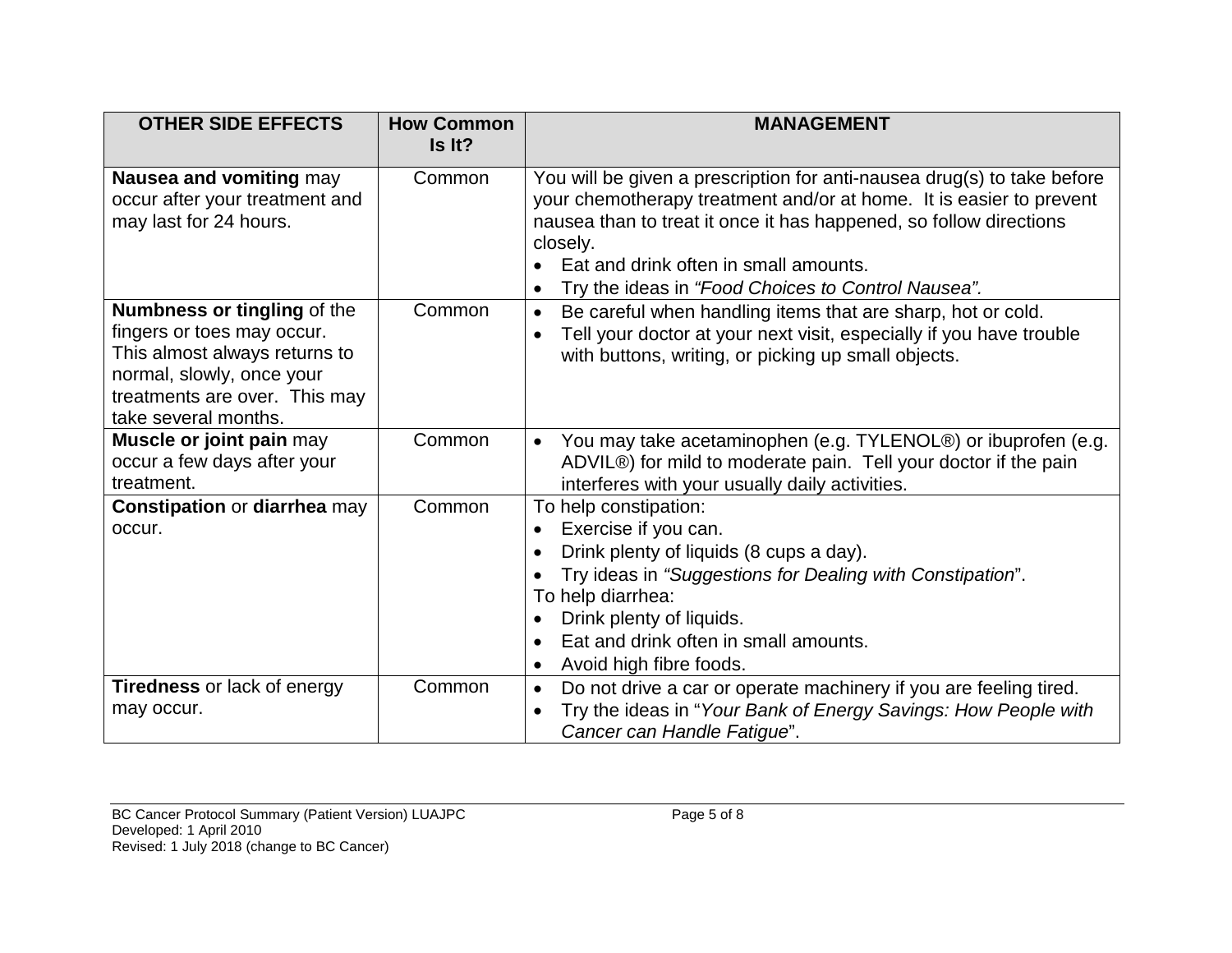| <b>OTHER SIDE EFFECTS</b>                                                                                                                                                                               | <b>How Common</b><br>Is It? | <b>MANAGEMENT</b>                                                                                                                                                                                             |
|---------------------------------------------------------------------------------------------------------------------------------------------------------------------------------------------------------|-----------------------------|---------------------------------------------------------------------------------------------------------------------------------------------------------------------------------------------------------------|
| Loss of appetite and weight<br><b>loss</b> are common with<br>Paclitaxel.                                                                                                                               | Common                      | Try ideas in High Energy High Protein Ideas and in Healthy Eating<br>Using High Energy, High Protein Foods.                                                                                                   |
| Pain or tenderness may<br>occur where the needle was<br>placed.                                                                                                                                         | Uncommon                    | Apply cool compresses or soak in cool water for 15-20 minutes<br>several times a day.                                                                                                                         |
| <b>Swelling of hands, feet or</b><br>lower legs may occur if your<br>body retains extra fluid.                                                                                                          | Uncommon                    | If swelling is a problem:<br>Elevate your feet when resting.<br>Avoid tight clothing.                                                                                                                         |
| Sore mouth may occur a few<br>days after treatment. Mouth<br>sores can occur on the tongue,<br>the sides of the mouth or in the<br>throat. Mouth sores or<br>bleeding gums can lead to an<br>infection. | Uncommon                    | Brush your teeth gently after eating and at bedtime with a very soft<br>toothbrush.<br>Make a mouthwash with $\frac{1}{2}$ teaspoon baking soda or salt in 1 cup<br>warm water and rinse several times a day. |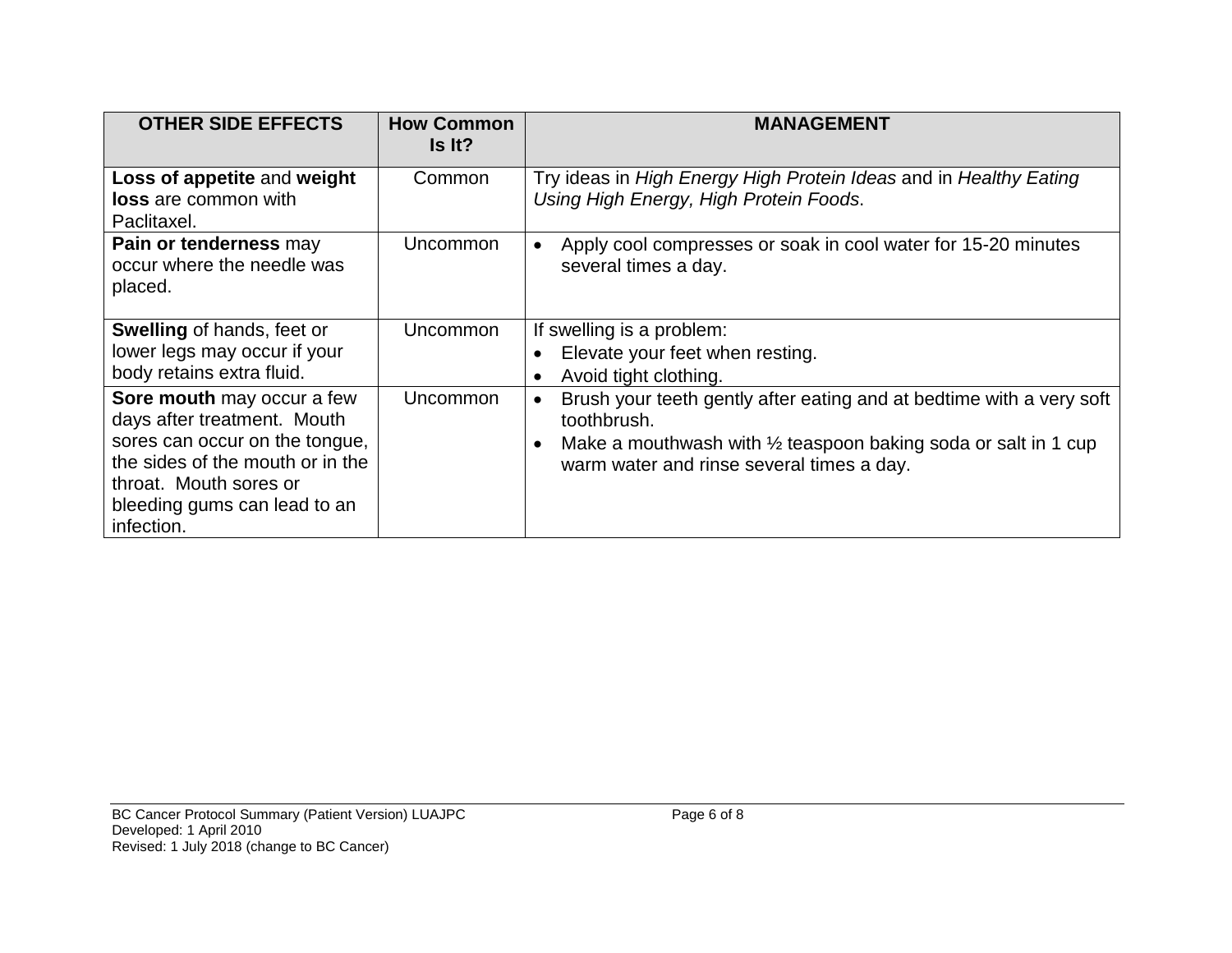# **INSTRUCTIONS FOR THE PATIENT**

# **What other drugs can interact with LUAJPC?**

- Other drugs such as warfarin (COUMADIN®) and phenytoin (DILANTIN®) may interact with LUAJPC. Tell your doctor if you are taking these or other drugs as you may need extra blood tests, your dose may need to be changed or your treatment may need to be held for a few days.
- Check with your doctor or pharmacist before you start taking any new prescription or non-prescription drugs.

# **Other important things to know:**

- The drinking of alcohol (in small amounts) does not appear to affect the safety or usefulness of this treatment.
- This treatment may cause sterility in men and menopause in women. If you plan to have children, discuss this with your doctor before starting treatment.
- This treatment may damage sperm and may cause harm to the baby if used during pregnancy. It is best to use *birth control* while you are undergoing treatment. Tell your doctor right away if you or your partner becomes pregnant. Do not breast feed during treatment.
- Tell all doctors or dentists you see that you being treated with carboplatin and paclitaxel before you receive treatment of any form.

# **SEE YOUR DOCTOR OR GET EMERGENCY HELP IMMEDIATELY IF YOU HAVE:**

- Signs of an **infection** such as fever (over 100°F or 38°C by an oral thermometer); chills, cough, pain or burning when you pass urine.
- Signs of **bleeding problems** such as black, tarry stools, blood in urine or pinpoint red spots on skin.
- Signs of an **allergic reaction** soon after a treatment including flushing, rash, itching, dizziness, face swelling or breathing problems.

# **SEE YOUR DOCTOR AS SOON AS POSSIBLE (DURING OFFICE HOURS) IF YOU HAVE:**

- **Changes in eyesight**.
- **Skin rash** or **itching**.
- Ringing in your ears or **hearing problems**.
- Signs of **kidney problems** such as lower back or side pain, swelling of feet or lower legs.
- Uncontrolled **nausea**, **vomiting** or diarrhea.
- Signs of **anemia** such as unusual tiredness or weakness.
- Signs of **liver problems** such as yellow eyes or skin, white or clay-coloured stools.
- **Stomach pain** not controlled by antacids or acetaminophen.
- **Numbness** or **tingling** in feet or hands.
- **Muscle or joint pain**, which is severe or bothersome.